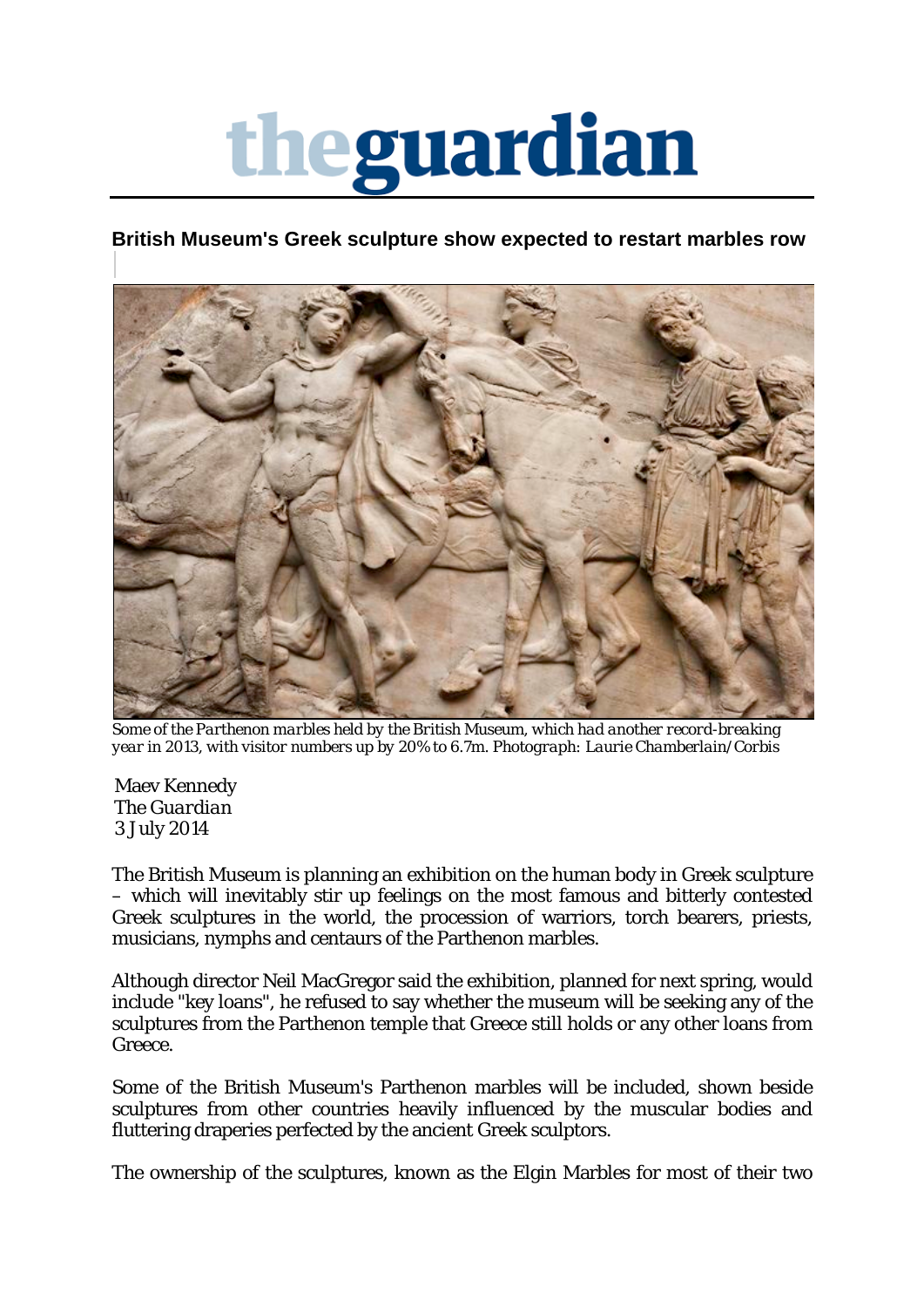centuries in Britain, became a festering dispute after Lord Elgin secured a permit from the early 19th century Ottoman rulers of Greece to strip them from the temple on the Acropolis mount in Athens and ship them to England – where after years of wrangling about the price, the government bought them for the museum.

Relations have not improved in the five years since the Greek government opened a new museum on the slopes of the Acropolis, pointedly displaying copies of the missing sculptures beside its part of the great frieze, which originally ran along the four sides of the 2,500-year-old temple. The Louvre, the Vatican and other museums also hold Parthenon stones.

The controversy was stirred up again this year when the US actor George Clooney, promoting his new film about looted art, The Monuments Men, said it would be "very nice" if Bloomsbury gave the marbles back to Athens.

The repeated response of the trustees of the British Museum has been that the marbles form an inalienable part of the collection, where they are available free to visitors all over the world.

The museum announced in its annual review that it has had another record-breaking year, with visitor numbers up in 2013 by 20% to 6.7m, making it the leading UK attraction and the second most visited museum in the world. Its touring exhibitions in Britain were seen by another 2 million – including queues stretching out the door for Romans at the Norwich castle museum – and its international exhibitions, including a US tour of the Cyrus Cylinder, one of the most famous cuneiform inscriptions from ancient Babylon. In addition it had more than 20 million visitors to its website, and the live cinema evenings from the Pompeii and Vikings exhibitions were seen all over the world. The museum also tops the list of the world's lending collections.

Vikings, the first exhibition in its new temporary exhibition gallery, part of the £135m extension which will open fully later this month , attracted almost 300,000 visitors, selling almost every ticket for every day of the four month run.The museum's next significant project is the redisplay of its sculpture collections, MacGregor said, and its next dilemma the future of its famous round Reading Room, where scholars and authors from Karl Marx to Mahatma Gandhi to Virginia Woolf pored over their books beneath the soaring dome.

The room, since 2,000 the centrepiece of the new Great Court, has been left without an obvious function since the British Library moved to St Pancras in 1997. Since 2007 it has been used as an exhibition space with the desks, Grade-I listed like the rest of the building, hidden beneath a temporary floor, where blockbuster shows including the Terracotta Army and Pompeii were mounted.

A public debate will be launched this autumn, MacGregor said. Any permanent change of use – such as for a glorious sculpture gallery, he let slip, before correcting himself and insisting that the museum has an open mind on its future – would need planning and listed building consent.

Despite the achievements of the year, including a new gallery holding the greatest